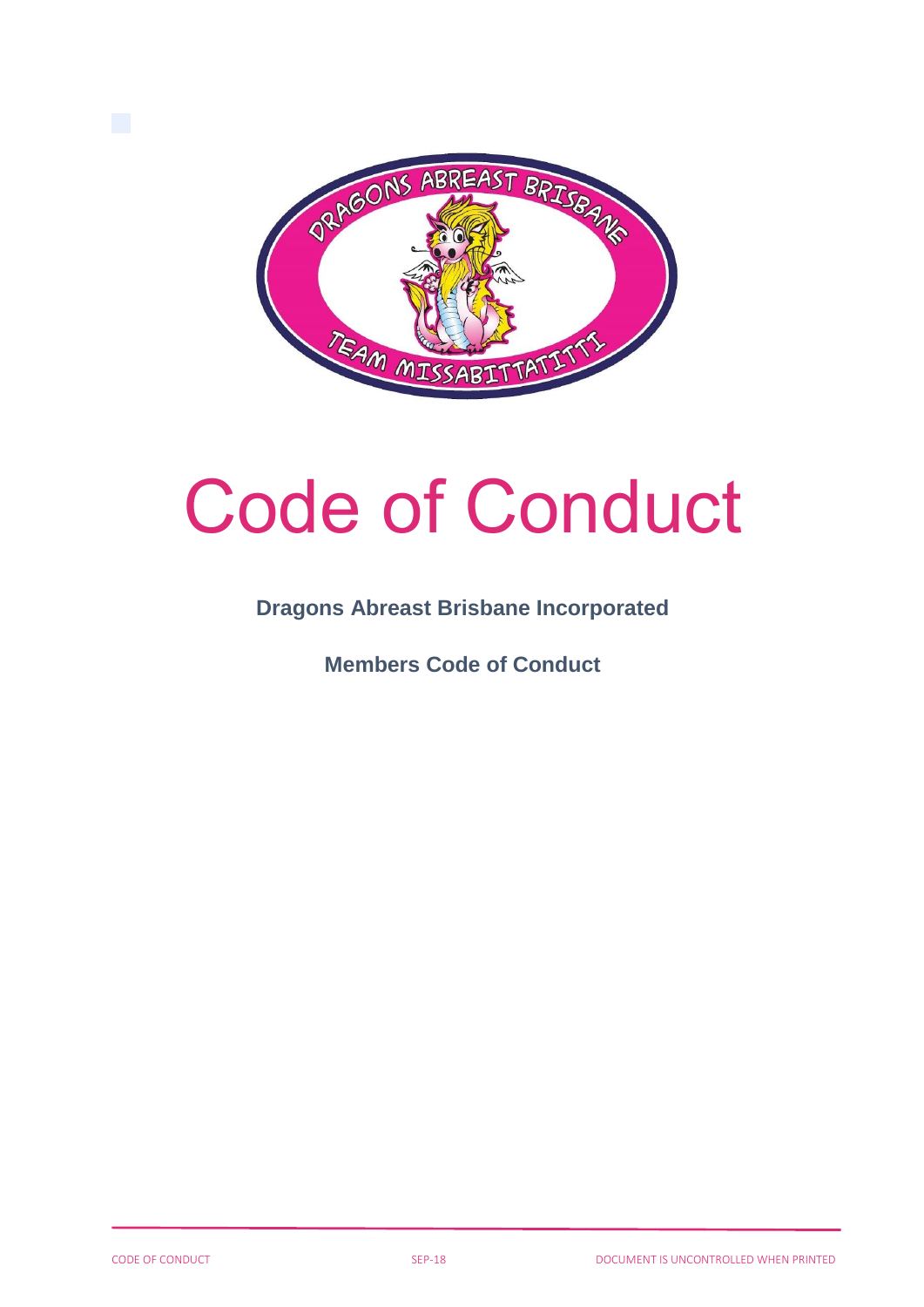## **Table of Contents**

|    | 1.2 |  |  |
|----|-----|--|--|
|    |     |  |  |
|    |     |  |  |
|    |     |  |  |
|    |     |  |  |
|    | 4.2 |  |  |
| 5. |     |  |  |
|    |     |  |  |
|    |     |  |  |
|    |     |  |  |
| 7. |     |  |  |
| 8. |     |  |  |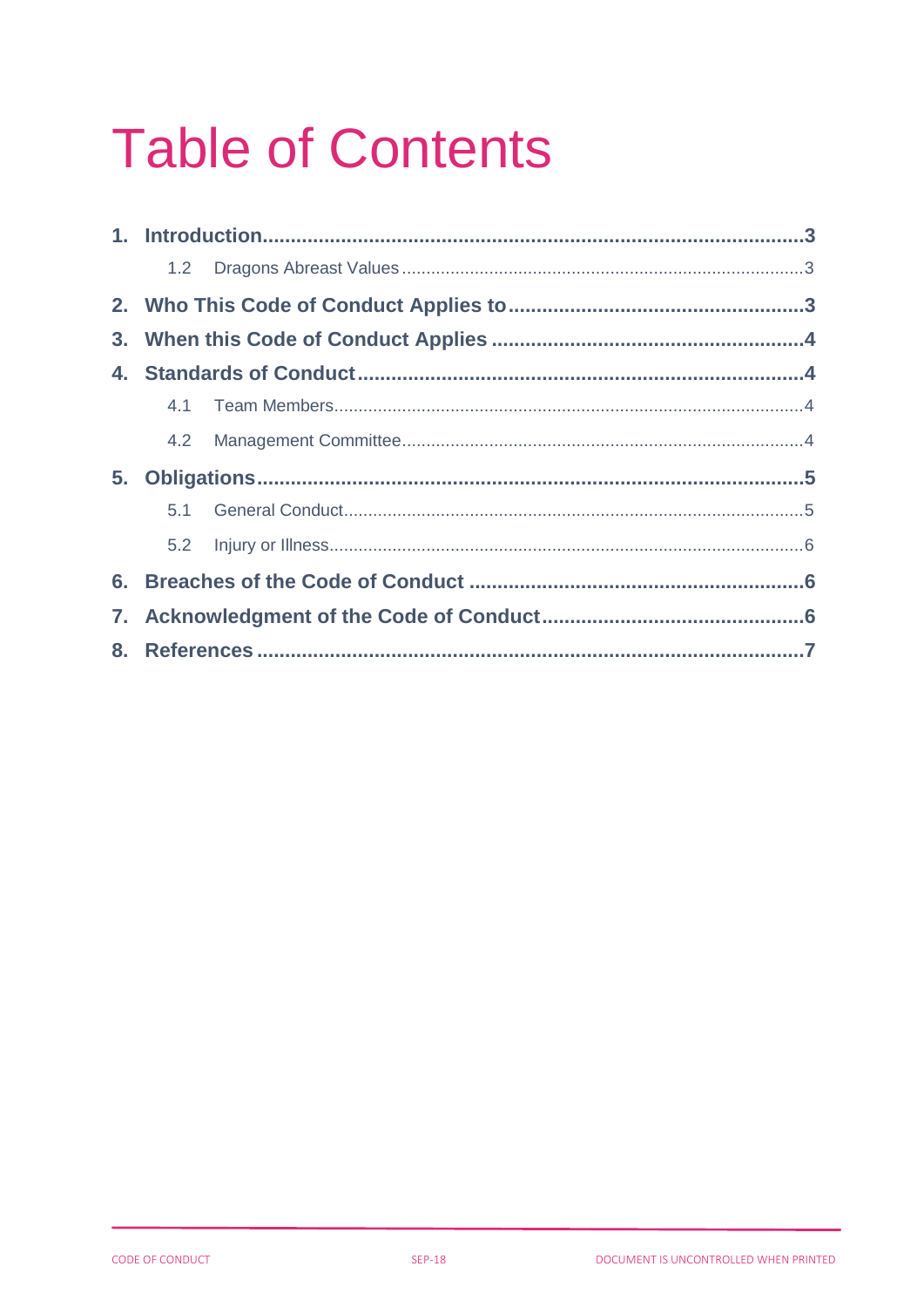## <span id="page-2-0"></span>**1. Introduction**

- 1.1.1 This Code of Conduct applies to all Dragons Abreast Brisbane Incorporated (DAB) members (team Missabittatitti (MBT)), coaches, administrators and supporters (collectively known as DAB).
- 1.1.2 This Code of Conduct is aligned to the values of DAB and the parent organisation, Dragons Abreast Australia (DAA).

#### <span id="page-2-1"></span>**1.2 Dragons Abreast Values**

- 1.2.1 The aim of this Code of Conduct is to govern the conduct of DAB members when training, paddling, competing in regattas and events, and representing DAB at social and official occasions.
- 1.2.2 DAB was founded on the principles of inclusiveness and encouraging women and men to lead an active and full life after a breast cancer diagnosis.
- 1.2.3 While we provide the coaching and motivation for those who want to excel, we also offer social paddling and support for those who enjoy the camaraderie.
- 1.2.4 DAB expects its members to act fairly and in accordance with its values.

## <span id="page-2-2"></span>**2. Who This Code of Conduct Applies to**

- 2.1.1 This Code of Conduct applies equally to all DAB members with valid current membership of DAB. This includes the following classes (as stated in DAB rules, and is subject to change from time to time):
	- a) Paddling Breast Cancer Survivor;
	- b) Non-Paddling Breast Cancer Survivor;
	- c) Life Member;
	- d) Honorary Member;
	- e) Paddling Supporter;
	- f) Non-Paddling Supporter.
- 2.1.2 The Code applies equally to all Management Committee Members and Non-Management Committee Members including:
	- a) Executive Committee Members;
	- b) Non-Executive Committee Members;
	- c) Coaching Staff;
	- d) Ordinary Members.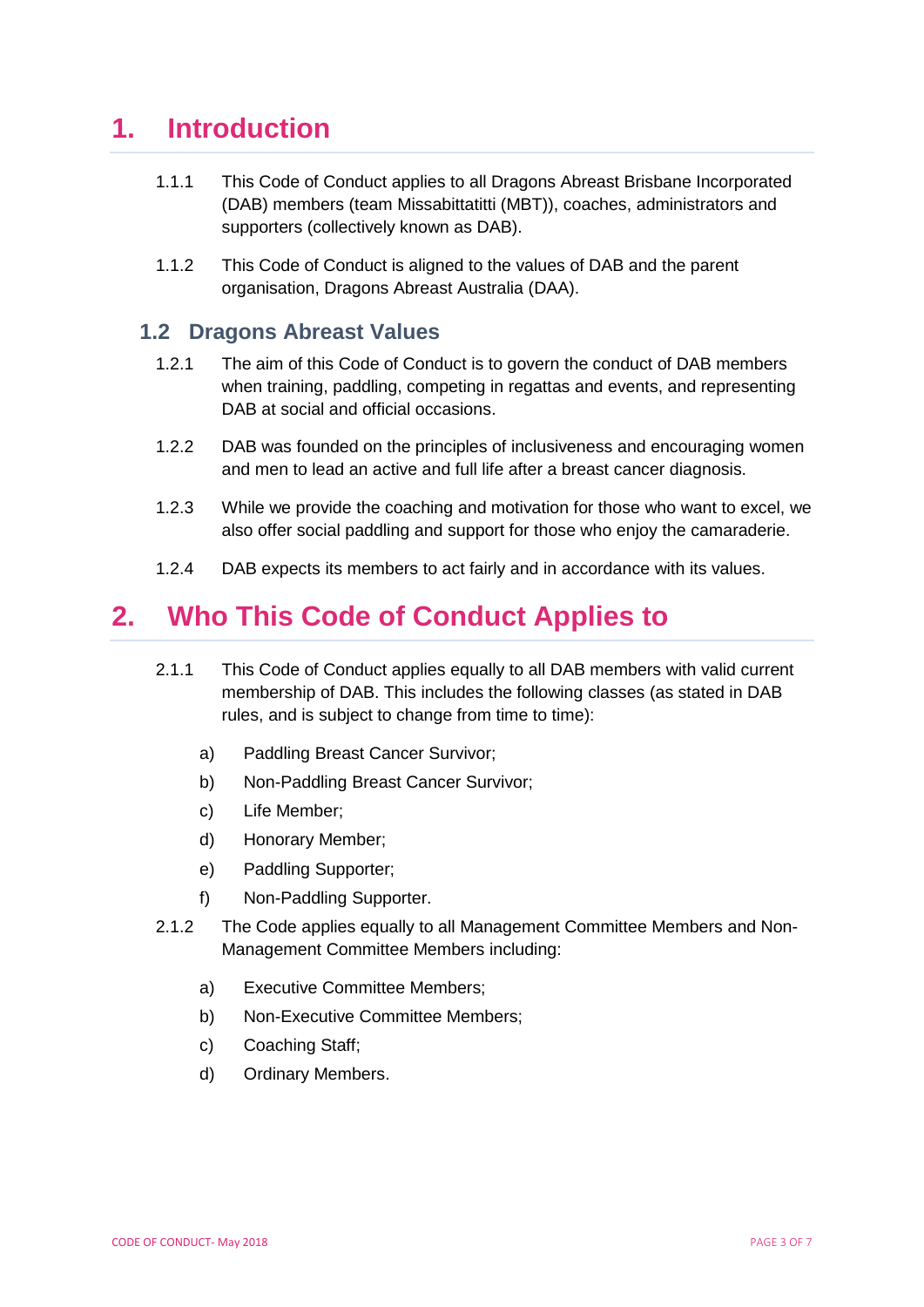## <span id="page-3-0"></span>**3. When this Code of Conduct Applies**

3.1.1 The Code applies when representing DAB by wearing part or all of the DAB uniform and/or when travelling individually or as a team to events. This Code also applies when attending conferences, regattas, community, social or fundraising events or any other DAB sanctioned event (e.g. BCNA conferences / Sports paddling regattas, events or other activities like Fun run/walks etc), where failure to abide by the code may bring DAB or the sport of dragon boat paddling into disrepute.

## <span id="page-3-1"></span>**4. Standards of Conduct**

#### <span id="page-3-2"></span>**4.1 Team Members**

- 4.1.1 Every DAB member is responsible and accountable for her or his behaviour and actions, and the actions of any guests who may be attending DAB sanctioned events.
- 4.1.2 Every DAB member has a responsibility to act in accordance with the Code of Conduct when training, paddling, competing in regattas and events, and representing DAB at social and official occasions, to:
	- a) Uphold and respect the values of DAB and DAA;
	- b) Act with honesty and integrity;
	- c) Treat others with respect, fairness and dignity;
	- d) Not engage in any form of physical, verbal or emotional abuse of others;
	- e) Not engage in any behaviour that constitutes harassment;
	- f) Protect health and safety of yourself and others on and off the water;
	- g) Not damage any DAB or other equipment made available for DAB members usage e.g. BRD or DBQ equipment;
	- h) Report any damage or repairs required to equipment and other resources;
	- i) Comply with all applicable DAB and DAA policies and procedures;
	- j) Comply with applicable laws, by-laws and official decisions of DAB and DAB policies;
	- k) Comply with any lawful and reasonable directions given by anyone who has authority to give that direction;
	- l) Demonstrate positive commitment to DAB and DAA and their programs and policies;
	- m) Act in a mature, fair and professional manner that ensures DAB maintains a good relationship with other clubs.

#### <span id="page-3-3"></span>**4.2 Management Committee**

4.2.1 In addition to the Code of Conduct required for all DAB team members, DAB Management Committee Members have the responsibility to: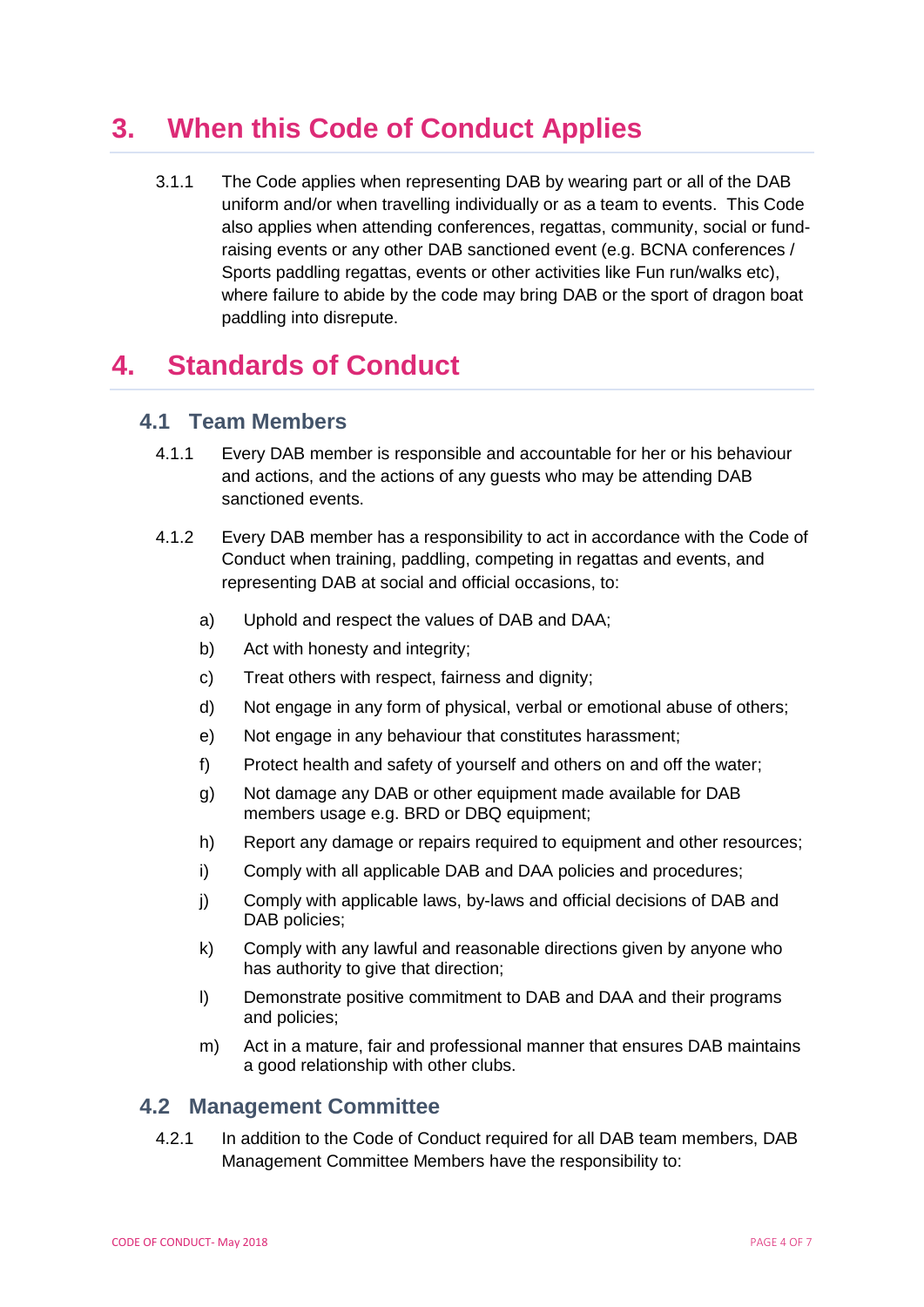- a) Maintain the confidentiality of all information obtained while holding a position as a DAB Management Committee member or coach;
- b) Not provide false or misleading information to others in the course of her or his duties;
- c) Not make improper use of inside information, of status, power or authority;
- d) Utilise DAB and DAA resources and facilities in an appropriate and responsible manner;
- e) Not misuse any property of DAB or DAA or any other equipment on loan e.g. equipment provided by BRD, DBQ or other sporting or community entity. Where damage has occurred through any mis-conduct, then the member may be required to pay for repair or replacement of damaged property.

## <span id="page-4-0"></span>**5. Obligations**

#### <span id="page-4-1"></span>**5.1 General Conduct**

- 5.1.1 All members of DAB have a responsibility to ensure **the safety and welfare of the team on the water** and are required to contribute to the boat's safety on and off the water.
- 5.1.2 All members must comply with all reasonable directions of DAB, DAA, Coach, Team Leader or any other appointed leader.
- 5.1.3 Each member must take responsibility for their own personal manner and performance by:
	- a) refraining from arguing with the coach or official's decision;
	- b) refraining from using language and actions that are abusive, bullying, threatening or harassing and controlling your temper;
	- c) working equally hard for yourself and your team members;
	- d) competing according to each regatta's conditions and rules;
	- e) being a good sport and encouraging and supporting your team members.
- 5.1.4 Every member of DAB must conduct themselves in a proper and appropriate manner in public by:
	- a) showing respect for your team, officials, other teams, their abilities and skills;
	- b) refraining from making critical, hurtful, unkind or insensitive comments in person, on social media or via digital means (such as email or text message).
- 5.1.5 DAB members are expected to wear the official team uniform, as requested, for official functions and team activities. This may include a life vest as required.
- 5.1.6 DAB members are expected to uphold the DAB values of respecting the rights, worth and value of every person, regardless of their age, race, gender, ability, cultural background, sexuality or religion.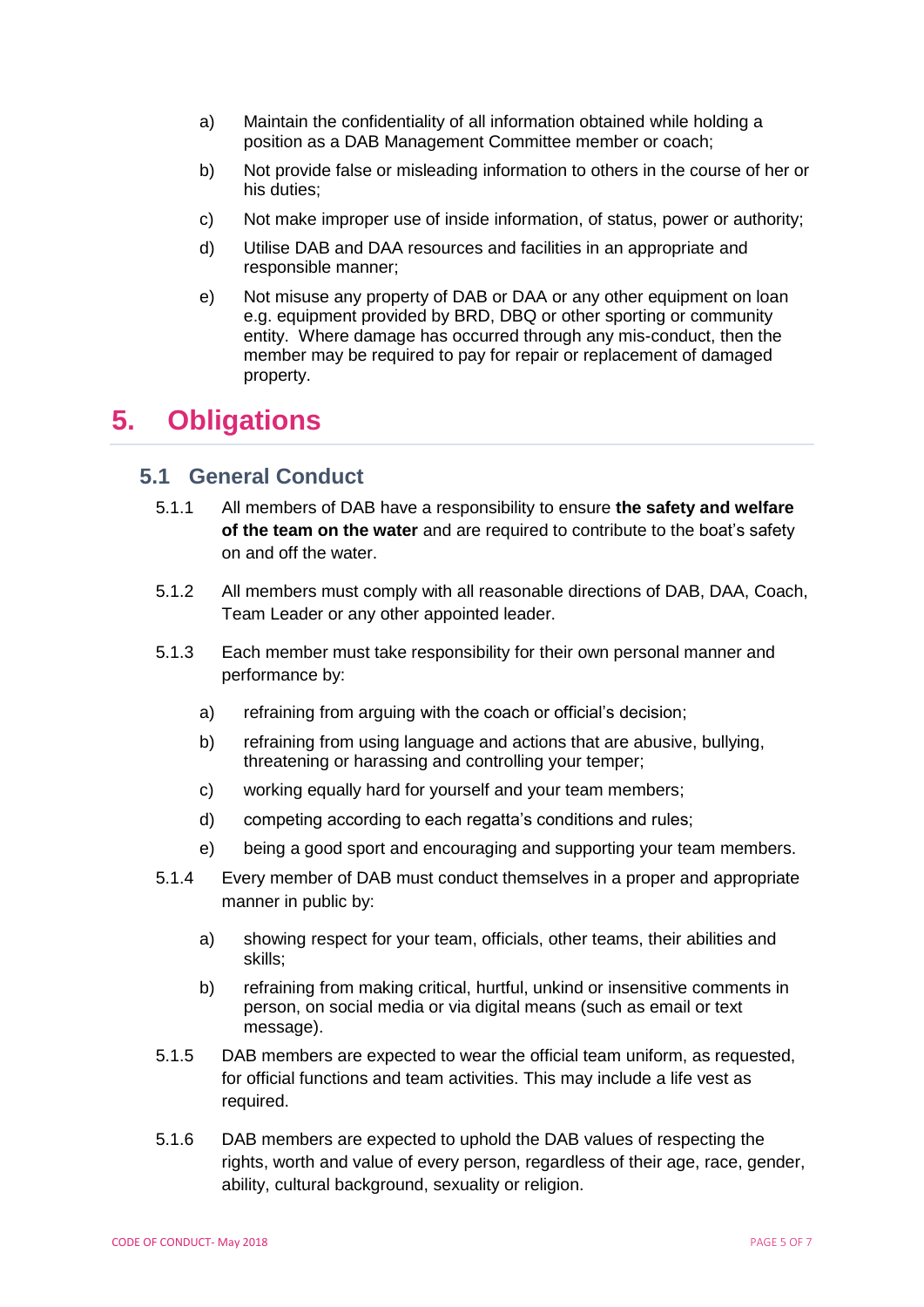#### <span id="page-5-0"></span>**5.2 Injury or Illness**

- 5.2.1 As a sports club for breast cancer survivors, DAB must ensure our members are safe and fit to enjoy their time on water.
- 5.2.2 All DAB members are responsible for informing the coach and sweep of any health issues and are required to inform DAB of the following:
	- a) any changes to their health status, including any new medical conditions;
	- b) any illness or injury that might affect their ability to train and participate.
- 5.2.3 All DAB members are required, when reasonably requested, to obtain a medical clearance from their treating doctor.
- 5.2.4 All DAB members may be required to provide details of all medication currently being used (including prescription and non-prescription medicine) and treatment currently being received or recently received on a confidential basis.
- 5.2.5 All DAB members are required to consent to DAB authorising emergency medical care when deemed appropriate and necessary and agree to cover the costs of doing so.

## <span id="page-5-1"></span>**6. Breaches of the Code of Conduct**

- 6.1.1 Breaches of this Code of Conduct will be dealt with in accordance with DAB Rules, By-laws and policies.
- 6.1.2 If a breach of this Code of Conduct is found to have occurred, in addition to any other actions deemed appropriate, the following sanctions may be applied by the Executive Committee:
	- a) Termination of membership with DAB;
	- b) Exclusion or suspension of membership with DAB for a period of time;
	- c) Imposition of financial penalties;
	- d) Other penalties as deemed appropriate from time to time.

## <span id="page-5-2"></span>**7. Acknowledgment of the Code of Conduct**

- 7.1.1 By signing the Membership Application Form to Dragons Abreast Brisbane Incorporated, the applicant agrees to honour the spirit of DAB and agree to abide by all policies and procedures of DAB including these guidelines.
- 7.1.2 When you are paddling with DAB, you will act within the spirit of Dragons Abreast, showing respect and courtesy to all breast cancer survivors and others involved with our wonderful sport.